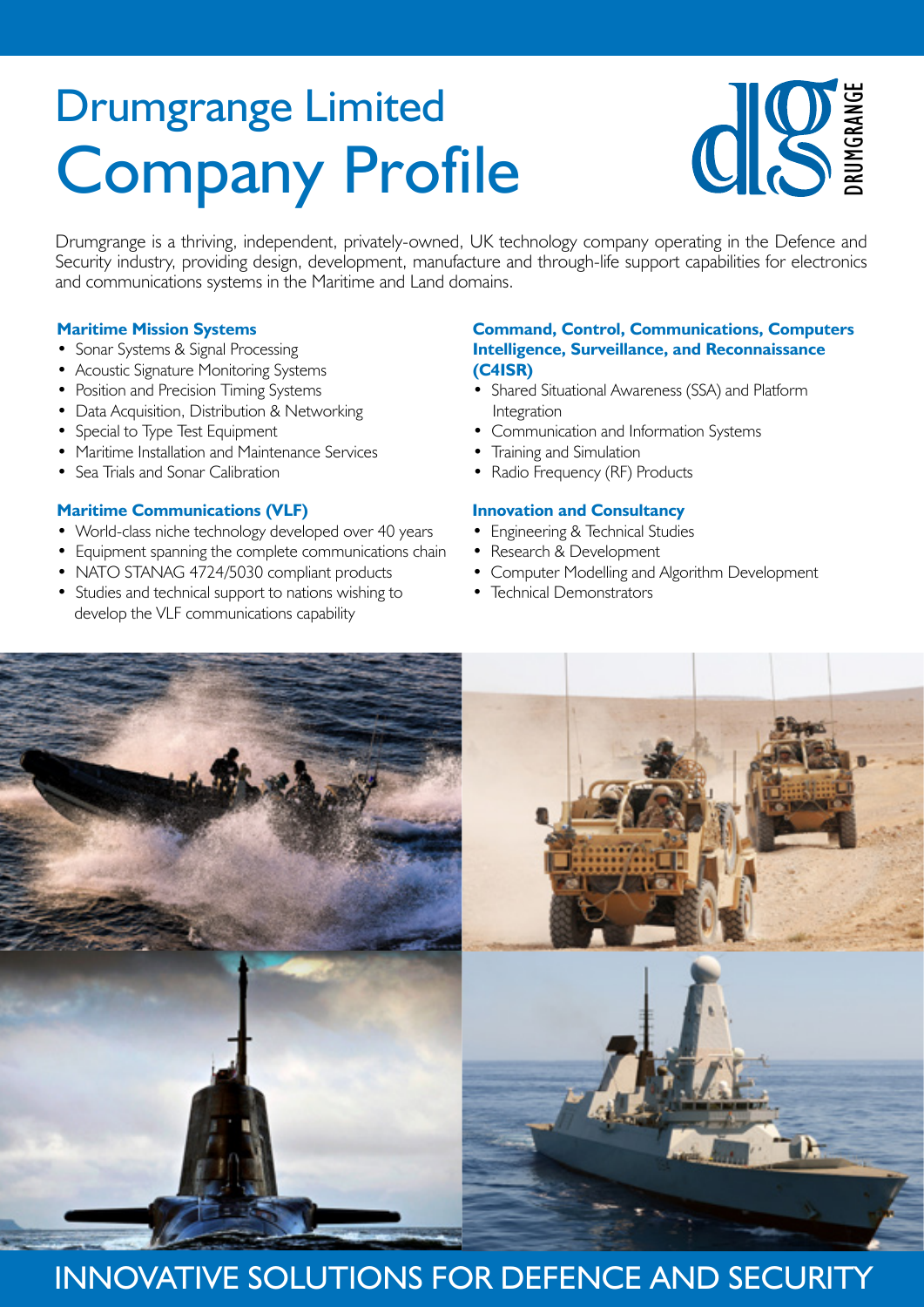#### **Maritime Mission Systems**

- Active Intercept and Surveillance Sonar Processing
- Hull Vibration Monitoring Equipment
- Digital Data Acquisition and Sensor Systems
- Video Processing and Storage Systems
- Precise Time and Frequency Equipment (Caesium and Rubidium)
- Military GPS acquisition and distribution solutions (Navfix)
- Open Architecture software applications
- Embedded software solutions

Drumgrange develops bespoke systems, equipment and software for Naval Applications specialising in complex, high performance solutions to meet demanding functional, environmental, shock and information assurance requirements. Examples include:

#### **Maritime Communications (VLF)**



- MSK VLF Single or Dual Demodulator System
- MSK VLF Dual Modulator Sub-System
- MSK VLF 3003 E Single 1U Demodulator (developed in collaboration with Hagenuk Marinekommunikation as the OEM)

Drumgrange has been involved in VLF Submarine Broadcast Communications (UK, NATO and overseas customers) since the 1980s, supplying transmitter, platform, and HQ equipment conforming to STANAG 4724 and the latest STANAG 5030 standards.

#### Examples include:

- Transmitter sites: Keystream Processors, Modulators, Demodulators, OTARM EOW, Caesium PTFE
- Platforms: Demodulators
- HQ Sites, MCTCC, OTAM, EOW, Closed Loop Test Facility, Bearer Multiplexer Units
- Extensive reference systems and test facilities

#### Current products include:

#### **Innovation and Consultancy**

With innovation at the heart of the Company mission, Drumgrange strives to develop new products, find novel solutions and improve upon existing capabilities by building on the momentum from previous years. In addition to engineering services, Drumgrange also offers consultancy services to conduct:

- Technical Studies
- Research & Development
- Computer Modelling & Algorithm Development
- Technical Demonstrators



- Walk-on-Fit (WOF), SSA capability suitable for small boats and vehicles • C4ISR vehicle integration projects
- 
- 
- *Walk-on-Fit (WOF)*



To view and download detailed product datasheets, scan the QR code:



*HVME Display*

*MSK VLF Single or Dual Demodulator System*

*MSK VLF Dual Modulator Sub-System*

*MSK VLF 3003 E Single 1U Demodulator*

### **Command, Control, Communications, Computers, Intelligence, Surveillance, and Reconnaissance (C4ISR)**



Drumgrange specialises in the tactical multi-domain integration of C4ISR Shared Situational Awareness (SSA) capability, integrating systems with systems, with bearers, with software, with platforms, and with people. Drumgrange's expertise focuses on delivering a full comprehensive capability, ensuring that all the systems work seamlessly.

- Military communications installation and integration projects
- Craft and boarding party Shared Situational Awareness systems
- Deployable Multi Theatre Information Operations Capability
- Drumgrange has established wide-ranging expertise in the design, manufacture, and integration of communication systems, telecommunications and related technologies for demanding requirements, including:
	- Deployable rugged IT networked systems with satellite and bearer of
	- Drumgrange is a Gold level UK reseller for Milestone Video Management
	- ComSim Product Range providing a highly versatile communications training solution that allows for safe RF training in live, virtual, or
		-
	- reliable communication in the harshest of user environments. Ideal for fast boat platforms and patrol vehicles.





- Deployable video, audio recording, and analysis systems
- choice connectivity
- Software (VMS)
- constructive environments
- Acoustic Hailing Device long distance communications including remote controlled and bird-scaring variants • Diamond Intercom and Radio Combiner System providing crystal clear,
- 

*Acoustic Hailing Device (AHD)*

*Diamond Intercom and Radio Combiner System*